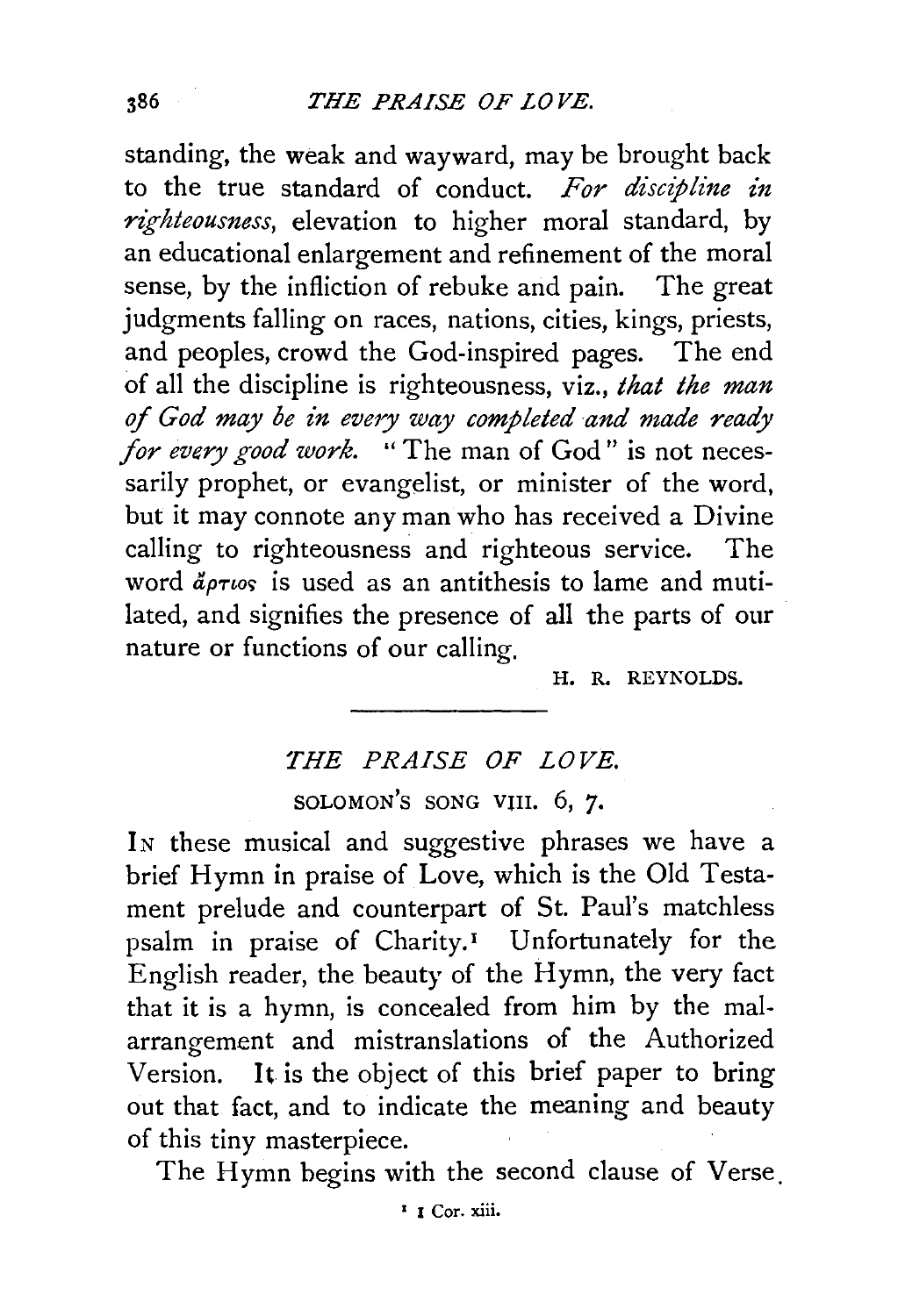6, 1 and extends to the close of Verse *7·* Literaily rendered, it runs as follows :- For strong as Death is *Love.* This is the first line of the Hymn, and our Version gives it correctly. But in the second line it mistranslates every word. The word it renders "jealousy" in "Jealousy is cruel as the grave," means, not "jealousy," but "love ;" love regarded in its ardour and inexorable force, the love that can neither. yield nor share possession of its object. The word rendered "cruel" indicates the tenacity of this ardent affection, not its cruelty; it implies, not that it will torture its object, but that it will never let it go. And the word rendered "grave" is " Sheol," *i.e.,*  Hades, the Hebrew name for that invisible underworld which 'so distinctly refuses to yield back the spirits which have once descended into it. So that, as we have no such synonym for the word "love" as the Hebrew uses here, we had better, to avoid repeating the same word, omit it from the second line altogether, and translate the whole distich thus:*-For Love zs strong as Death, Tenacious as Hades itself."* And, obviously, what the Poet intends is to set forth this master-passion of the soul as an elemental principle of being, the sole Power in us which is capable of coping with Death and Hades, and of overcoming them.

In the next two lines he proceeds to describe this passion as an all-pervading fire, kindled by God Himself, and sharing his own Divine nature; for instead of " the coals thereof are coals of fire;. which hath a most *vehement flame*," we ought to read: " The flashes

<sup>&</sup>lt;sup>1</sup> This section of Solomon's Song commences, of course, with the *first* clause of Verse 6. As this first clause, however, does but utter a *personal* sentiment, it is but a note of transition, an introduction to the Hymn on Love as a general principle. The Hymn itself commences with the second clause of the Verse.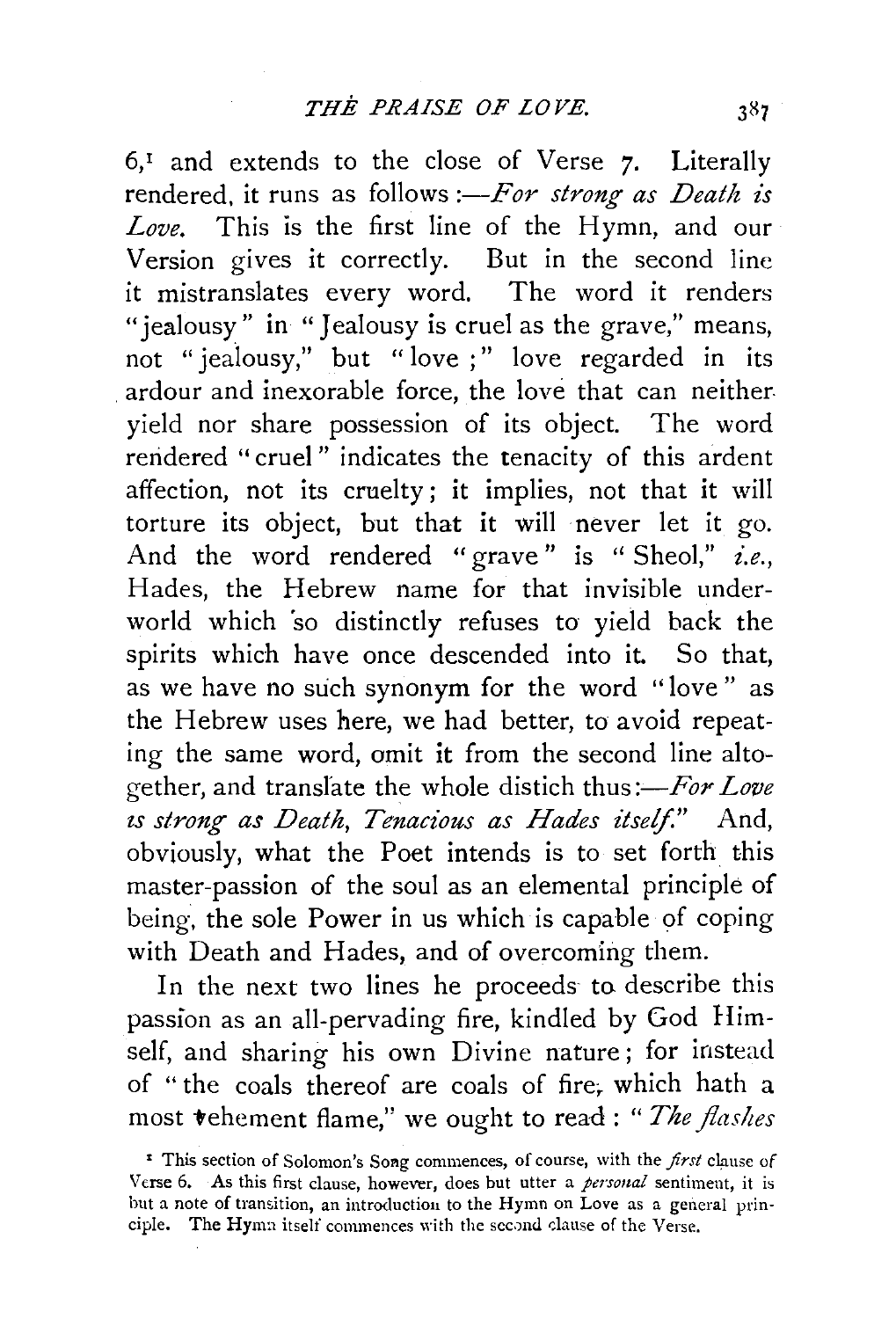*of it are flashes of fire, even a flame of the Lord;"* that is to say, Love is divine, a flame kindled and fed by the God who is a quickening as well as a consuming Fire.

The next two lines, " *Many waters cannot quench*  Love, neither can the floods, or streams, drown it," are accurately rendered, and represent this Divine Principle as triumphing, by its inherent might, over all the forces that oppose or may oppose it. *Fire* is the symbol of Love ; and therefore its antagonistic element, *water,* is used to set forth the powers that are hostile to Love, but which must in the end be overcome by it.

The last two lines are also rendered with accuracy, though the final line is even more emphatic in the Original than in our Version : " If *a man would give all the substance of his house for Love, with scorn should it be scorned;"* at the same time there is so quaint and choice a touch in the Authorized rendering of this line, that we can hardly but prefer to retain the words, *"it would be utterly contemned."* And doubtless the thought of this final distich is *the sacredness* of Love. It is not a commodity to be bought and sold in the market : no money, no price, can purchase an affection so priceless, because so holy and divine.

So that the whole little Hymn, whose meaning and beauty must by this time be in some measure apparent, runs thus: $-$ 

> For Love is strong as Death, Tenacious as Hades itself; The flashes of it are flashes of fire, Even a flame from the Lord. Many waters cannot.quench Love, Neither can the streams drown it. Were a man to give his whole substance for Love. Even that would be utterly contemned.